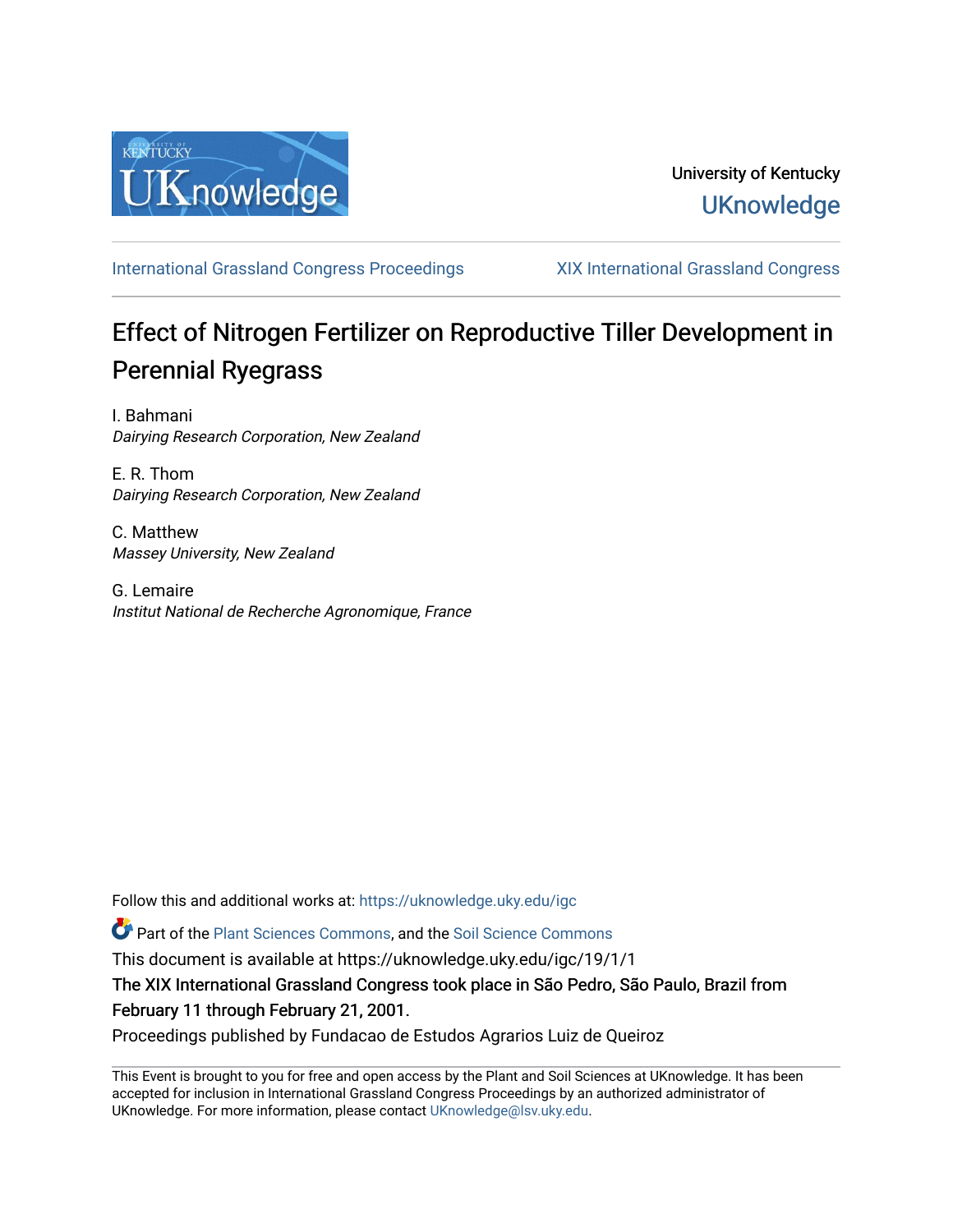# **EFFECT OF NITROGEN FERTILIZER ON REPRODUCTIVE TILLER DEVELOPMENT IN PERENNIAL RYEGRASS**

I. Bahmani<sup>1</sup>, E.R. Thom<sup>1</sup>, C. Matthew<sup>2</sup> and G. Lemaire<sup>3</sup>

 $1$ Dairying Research Corporation, Hamilton, New Zealand  $2$ Institute of Natural Resources,

Massey University, Palmerston North, New Zealand <sup>3</sup>Institut National de Recherche

Agronomique, Unité d'Ecophysiologie des Plantes Fourragères, F-86600 Lusignan, France.

Corresponding author: Thome@drc.co.nz

### **Abstract**

The objective of this study was to compare reproductive tiller development in two ryegrass (*Lolium perenne* L.) cultivars, when fertilized with nitrogen. Plots of the cultivars 'Grasslands Ruanui' and 'Ellett' ryegrass were sown in April 1996. Half of each plot received nitrogen fertilizer (30 kg N/ha) after each grazing by dairy cows from September 1996 to May 1997 and from October 1997 to April 1998. Ryegrass tiller dynamics was monitored from September 1996 to March 1998. The proportion of reproductive tillers in the total tiller population was higher, on average, over the first flowering period (October 1996 to January 1997) for 'Ellett' (19.5%) than for 'Grasslands Ruanui' (13.0%) ryegrass, and there was no response to nitrogen. Over the second flowering (September 1997 to January 1998), 'Ellett' ryegrass slightly increased the proportion of reproductive tillers in response to nitrogen (averaging 20%) while 'Grasslands Ruanui' decreased (P<0.05) the number of reproductive tillers (averaging 6%). Significant cultivar x nitrogen interactions occurred in December 1997 and January 1998 when reproductive tiller number for nitrogen treated plants averaged 24.1% for 'Ellett' compared with 7.8% for 'Grasslands Ruanui' ryegrass. This work suggests current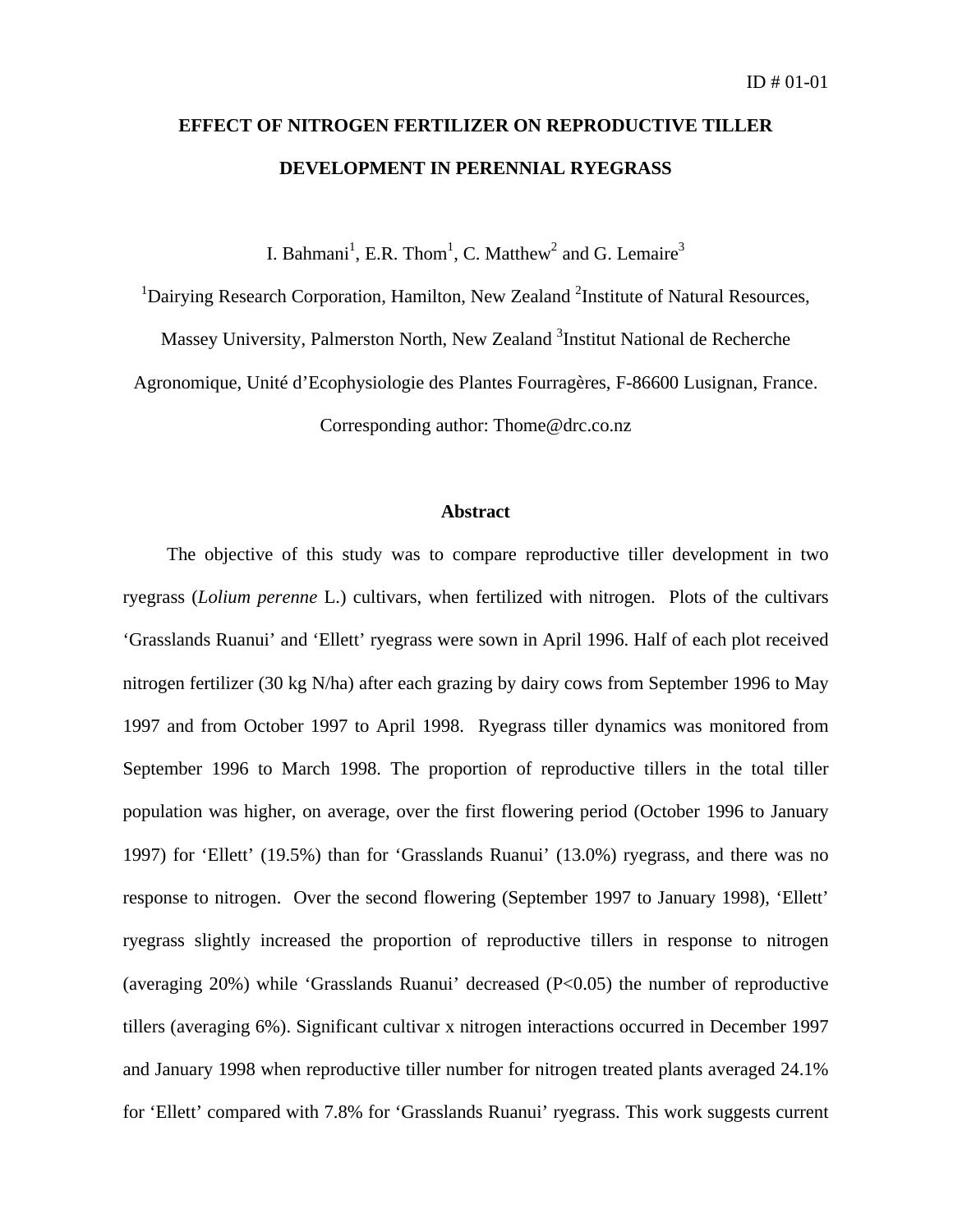New Zealand ryegrasses ( here represented by 'Ellett') may produce more reproductive tillers in response to spring applied nitrogen fertilizer than do older types. To encourage vegetative tillering from the bases of dying reproductive tillers and the likelihood of improved ryegrass persistence, applications of nitrogen fertilizer in early summer are recommended.

**Keywords:**ryegrass, tillering, reproductive tillers, ecotypes, cultivar selection, persistence, nitrogen, cow grazing

#### **Introduction**

Farmers and researchers in intensive dairying regions of New Zealand are concerned about the lack of persistence of current ( post-1975 ) perennial ryegrass cultivars. Two morphologically distinct ryegrass ecotypes have been widely used as sources of parent material. The first provided 'Grasslands Ruanui' and the second, most of the current cultivars such as 'Ellett', 'Yatsyn 1', 'Grasslands Nui' and 'Bronsyn'. 'Ellett' ryegrass developed more reproductive tillers than did 'Grasslands Ruanui'; consequently, it was more dependent on early summer replacement of reproductive tillers with vegetative tillers for perennation than was 'Grasslands Ruanui' (Matthew et al., 1993), especially after the second flowering (Bahmani, 1999).

On average, New Zealand dairy farmers apply 90 kg N/ha/yr to their pastures. Worthwhile pasture responses to late autumn/early winter, later winter/early spring, and summer applications of nitrogen (O'Connor, 1982; Harris et al., 1996) have been reported. L'Huillier (1987) noted that ryegrass swards containing current cultivars had a low tiller density in summer due to poor survival of vegetative tillers, a situation that could be improved by the application of nitrogen.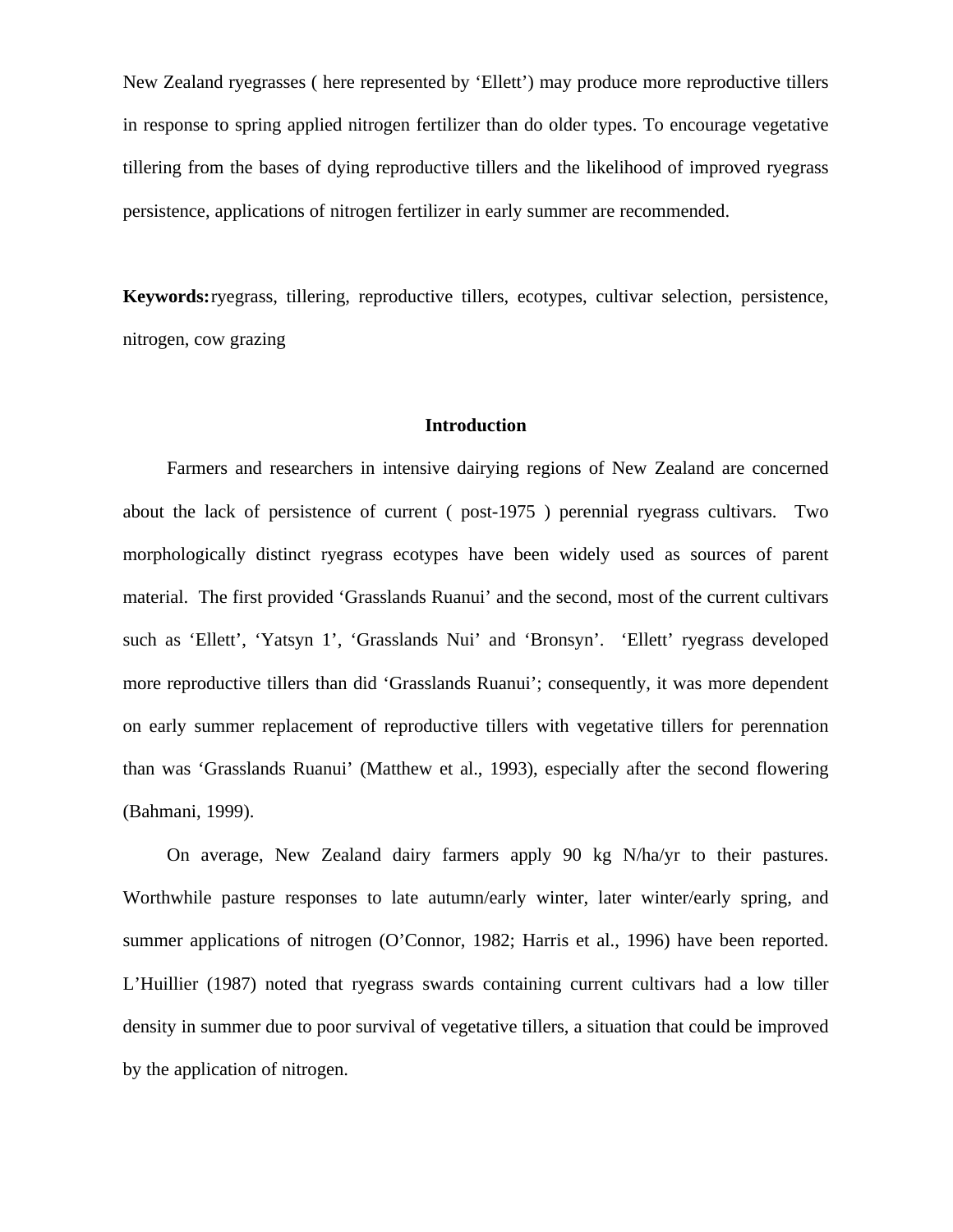Thus, this paper compares the effect of nitrogen fertilizer on reproductive tiller development in established 'Ellett' and 'Grasslands Ruanui' ryegrass swards, and discusses possible implications for persistence.

#### **Material and Methods**

The trial site was at the Dairying Research Corporation, Hamilton, New Zealand on a fertile clay loam soil supporting intensive dairying (3.2 cows/ha).

The trial layout was a split-plot design. There were four blocks divided into main plots (12 x 6m) of the endophyte-free perennial ryegrass cultivars 'Ellett' and 'Grasslands Ruanui'. Seeds were direct-drilled on 24 April 1996 following spraying with glyphosate. Each plot was divided into two sub-plots, one of which received nitrogen fertilizer (urea, 30 kg N/ha) after each grazing. A total of 240 kg N/ha was applied from September 1996 to May 1997 and 180 kg N/ha from October 1997 to April 1998. Maintenance applications of P, K, and S were applied annually. Dairy cows rotationally grazed the plots.

Ryegrass tiller dynamics was monitored using three fixed circular (6.4 cm d) frames per sub-plot, randomly located over ryegrass drill rows in September 1996. Counts of live ryegrass tillers within each frame commenced on 17 September 1996; tillers were also tagged with coloured plastic tubing. At about monthly intervals until March 1998, new tillers were counted and tagged with different coloured tubing. Tags were removed from dead tillers and counted. Vegetative tillers were classified as reproductive when the first node became visible above ground level. Reproductive tillers appeared from September to January (spring/early summer).

Data were analysed as a split-plot design ANOVA using Genstat 5 to determine treatment effects on reproductive and vegetative tiller number. Square root transformation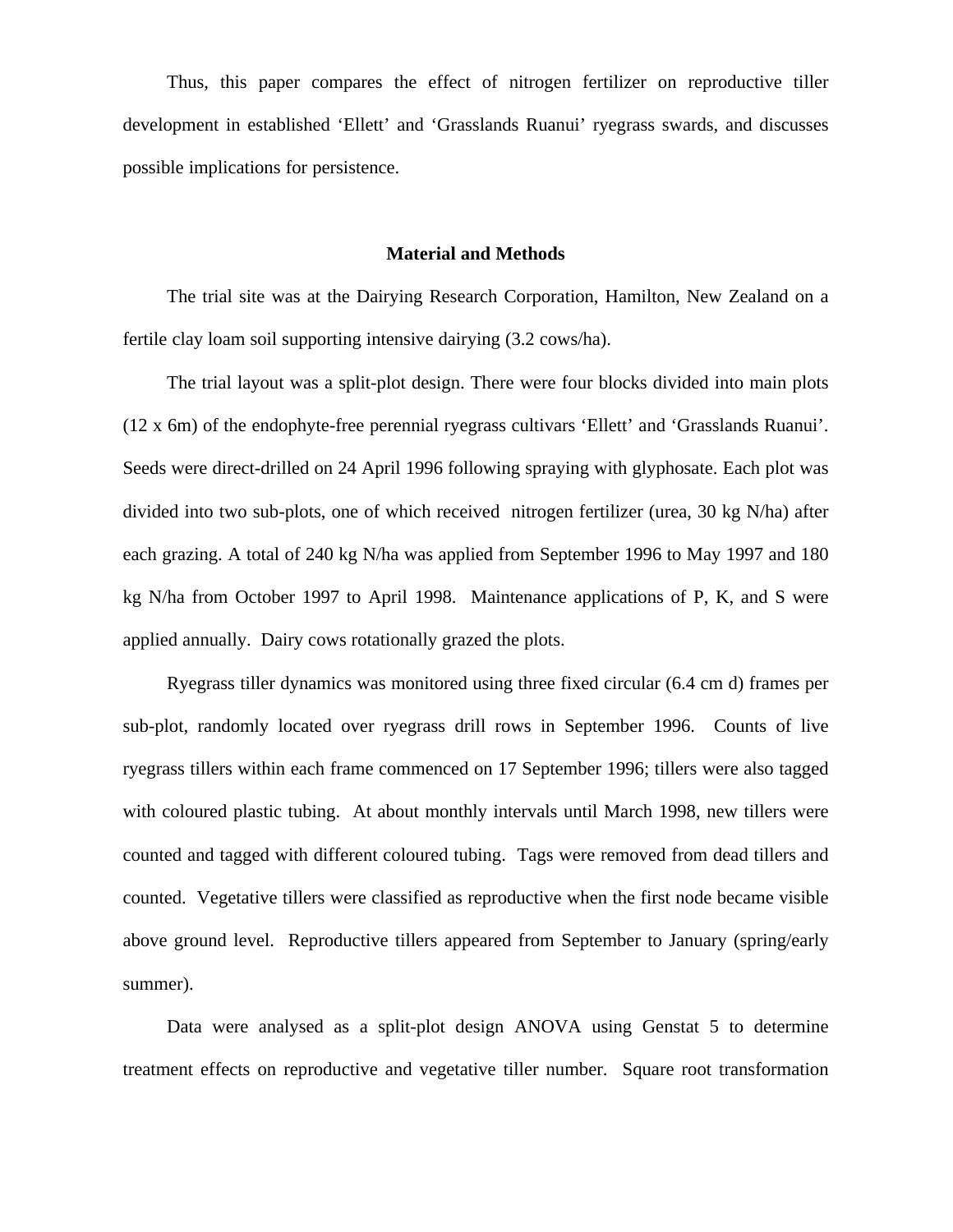was required for some reproductive tiller number data but means on the original scale are presented for simplicity.

## **Results and Discussion**

'Ellett' ryegrass produced more  $(P<0.05)$  reproductive tillers than did 'Grasslands' Ruanui' over the first flowering period (19.5 vs 13.0% of total tillers, October 1996 to January 1997), and there was no effect  $(P<0.05)$  of nitrogen fertilizer. However, during the second flowering (September 1997 to January 1998), 'Ellett' ryegrass slightly increased reproductive tiller number whereas 'Grasslands Ruanui' decreased (P<0.05) reproductive tiller number in response to nitrogen, causing a significant  $(P<0.05)$  cultivar x nitrogen interaction in December 1997 and January 1998 (Figure 1).

Most authors (Curll and Williams, 1982; Thomas et al., 1990; Harris et al., 1996) showed that increased vegetative tillering was the usual response to nitrogen, but McKenzie (1998) confirmed 'Ellett' ryegrass favoured reproductive tillering when treated with nitrogen; a similar response was also shown for another perennial ryegrass (Wilkins 1995).

Persistence and perennation of perennial ryegrass relies on initiation of daughter tillers from reproductive tillers or the maintenance of existing vegetative tillers after flowering (Matthew et al., 1993). Since nitrogen fertilizer caused different responses for established swards, dependent on the propensity of the cultivar to produce reproductive tillers, management decisions relating to nitrogen applications should also consider ryegrass cultivar. For example, applying nitrogen to 'Ellett' ryegrass a few weeks before flowering could compromise its persistence, since extra reproductive tillers would have to be replaced after decapitation and death in early summer. However, applying nitrogen fertilizer to 'Ellett' ryegrass after flowering (December to February) should be beneficial, providing a stimulus for vegetative tiller production, and potential for increased sward persistency.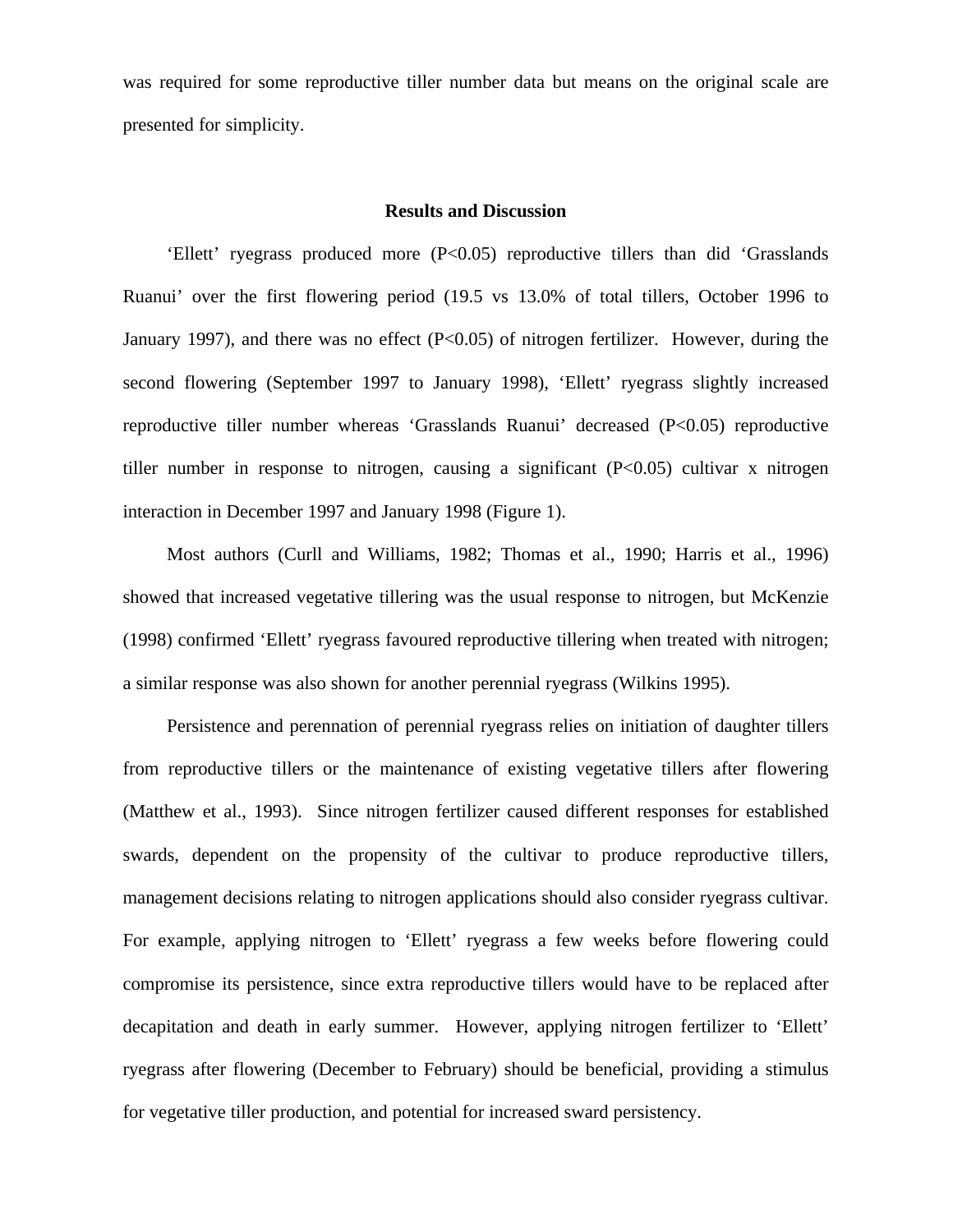The poor persistence of some current New Zealand perennial ryegrass cultivars under intensive dairying (Thom et al., 1998), might be related to the production of a high proportion of reproductive tillers, and consequently increased susceptibility to stress in summer, when replacement of reproductive tillers is necessary. Suggested changes for improved persistence of 'Ellett', and possibly related cultivars, would be reducing the propensity to produce reproductive tillers. Breeding programmes aimed at reducing reproductive development would also have the added benefit of improving nutritive value of the pasture (Tallowin et al., 1989) and therefore animal performance.

#### **References**

**Bahmani, I.** (1999). Tiller dynamics and leaf growth processes of the perennial ryegrass cultivars 'Ellett' and 'Grasslands Ruanui' as influenced by environmental factors. Unpublished PhD thesis, Institute of Natural Resources, Massey University, Palmerston North, New Zealand. 226 pp

**Curll, M.L. and Wilkins R.J.** (1982). Frequency and severity of defoliation of grass and clover by sheep at different stocking rates. Grass and Forage Sc. **37**: 291-297.

**Harris, S.L., Thom E.R. and Clark D.A.** (1996). Effects of high rates of nitrogen fertiliser on perennial ryegrass growth and morphology in grazed pasture in northern New Zealand. New Zealand J. Agric. Res. **39**: 159-169.

**L'Huillier, P.J.** (1987). Tiller appearance and death of *Lolium perenne* in mixed swards grazed by dairy cattle at two stocking rates. New Zealand J. Agric. Res. **30**: 15-22.

**Matthew, C., Black C.K. and Butler B.M.** (1993). Tiller dynamics of perennation in three herbage grasses. Proc. 17th Int. Grass. Cong., Hamilton, New Zealand, p. 141.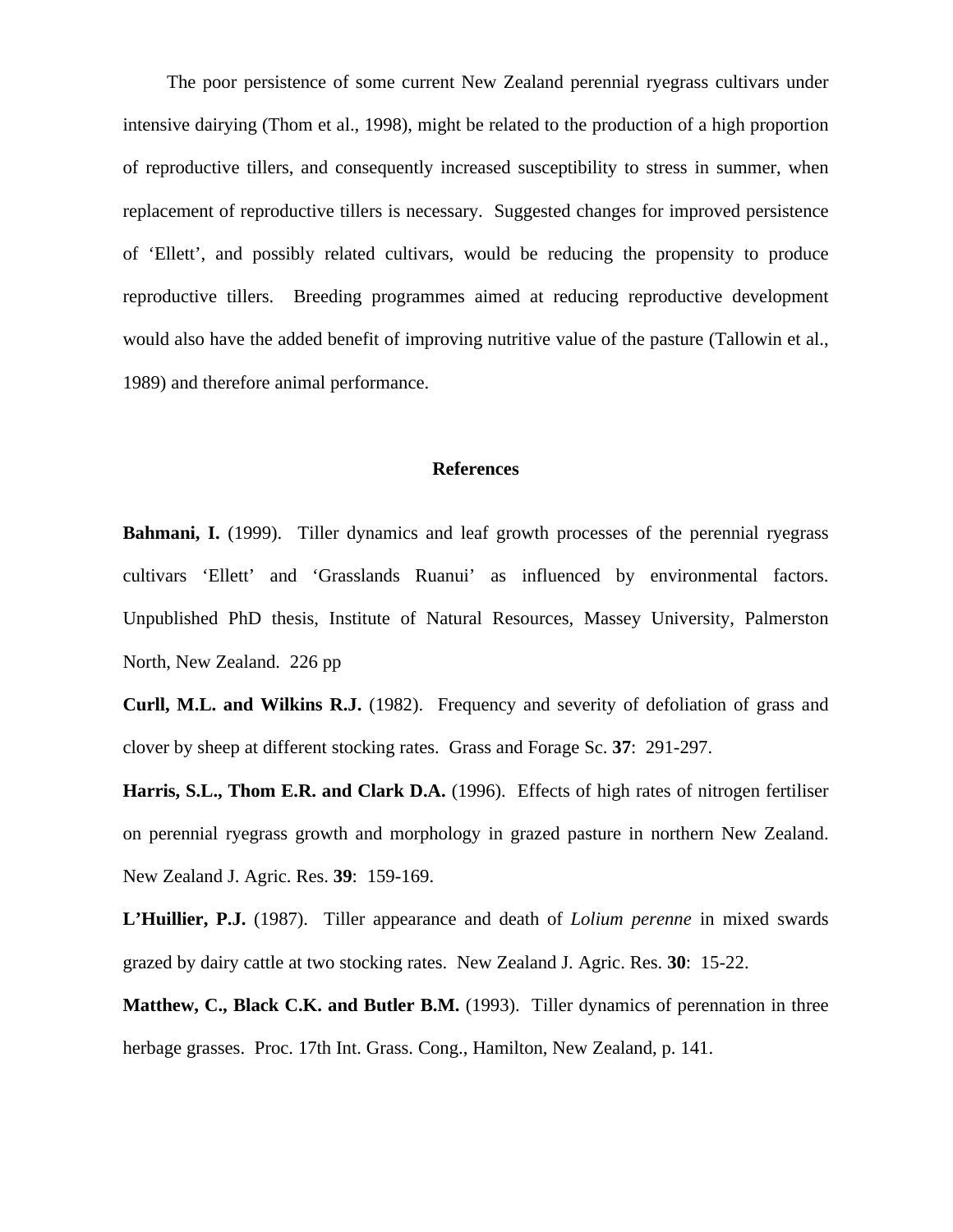**McKenzie, F.R.** (1998). Influence of applied nitrogen on vegetative, reproductive, and aerial tiller densities in *Lolium perenne* L. During the establishment year. Australian J. Agric. Res. **49**: 707-711.

**O'Connor, M.B.** (1982). Nitrogen fertilisers for production of out-of-season grass. Pages 65-74 in P.B. Lynch, ed. Nitrogen fertilisers in New Zealand agriculture, New Zealand Institute of Agricultural Science, Ray Richards, Auckland.

**Tallowin, J.R.B., Williams J.H.H. and Kirkham F.W.** (1989). Some consequences of imposing differing continuous-grazing pressures in spring on tiller demography and leaf growth. J. Agric. Sci., Cambridge, **112**: 115-122.

**Thom, E.R., Waugh C.D. and McCabe R.J.** (1998). Growth and persistence of perennial and hybrid ryegrasses when grazed by dairy cows in the central Waikato region of New Zealand. New Zealand J. Agric. Res. **41**: 477-486.

**Thomas, R.J., Logan A.B., Ironside A.D. and Bolton G.R.** (1990). The effects of grazing with and without excretal returns on the accumulation of nitrogen by ryegrass in a continuously grazed upland sward. Grass and Forage Sc. **45**: 65-75.

**Wilkins, P.W.** (1995). Independence of dry matter yield and leaf yield among perennial ryegrass varieties differing in seasonal yield distribution. Grass and Forage Sc. **50**: 155-161.